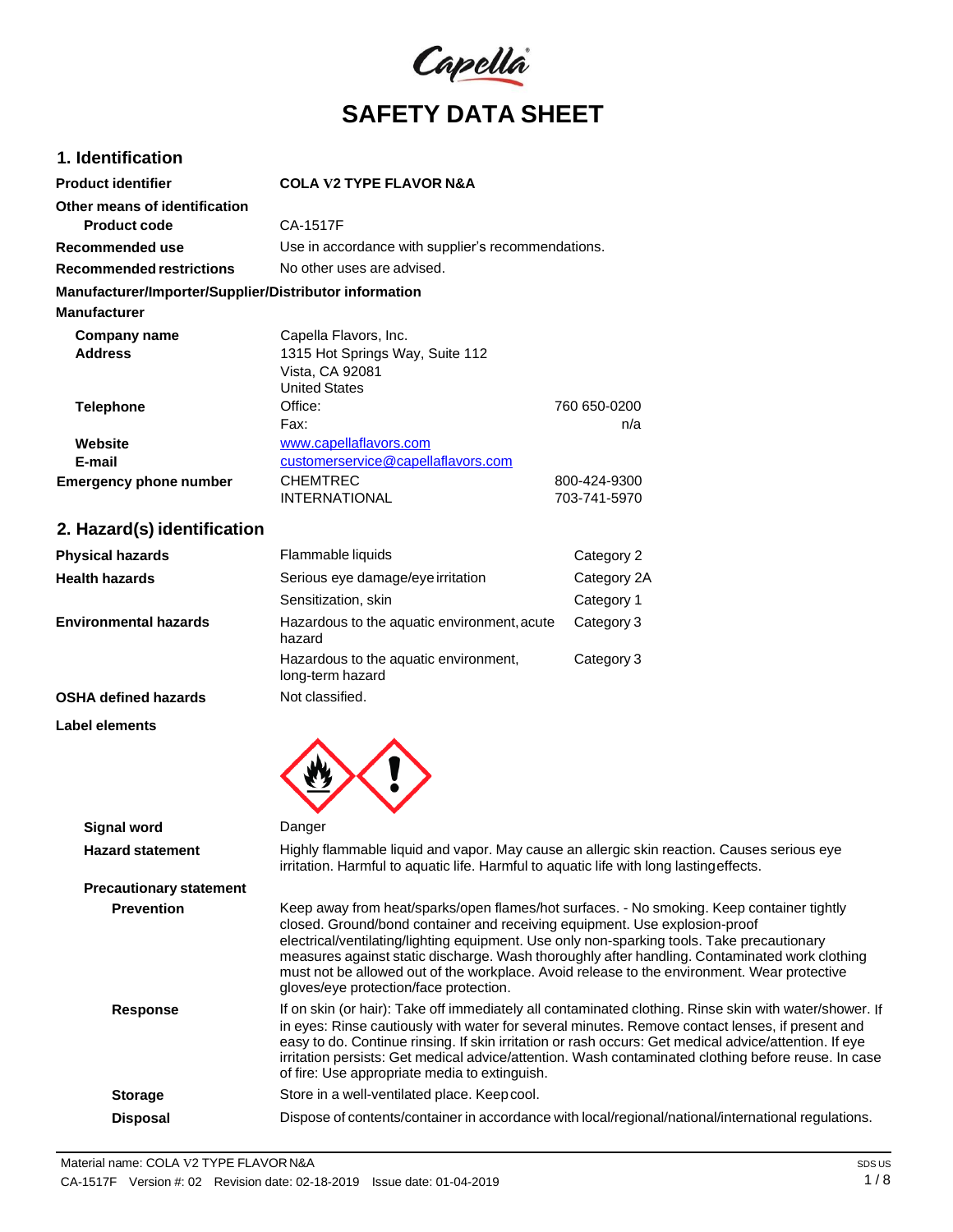### **3. Composition/information on ingredients**

**Mixtures**

| <b>Chemical name</b>                       | Common name and synonyms | <b>CAS number</b> | %         |
|--------------------------------------------|--------------------------|-------------------|-----------|
| ETHYL ALCOHOL 190 PROOF<br>CANE IP NON GMO | <b>ETHYLALCOHOL</b>      | 64-17-5           | $80 - 90$ |
| LIME OIL DIST. MEXICO #159<br><b>NOP</b>   |                          | 8008-26-2         | $5 - 10$  |
| CASSIA OIL CHINESE NOP #304                |                          | 8007-80-5         | $1 - < 3$ |
| LEMON OIL 1X NOP, NOM<br>#1112             |                          | 8008-56-8         | < 1       |
| ORANGE OIL1X NA NOP                        |                          | 8008-57-9         | ← 1       |
| Other components below reportable levels   |                          |                   | < 1       |

\*Designates that a specific chemical identity and/or percentage of composition has been withheld as a trade secret.

| 4. First-aid measures                                                        |                                                                                                                                                                                                                                                                                                                                                                                                                                                                                                                                                                                                                                                                                                                                                             |
|------------------------------------------------------------------------------|-------------------------------------------------------------------------------------------------------------------------------------------------------------------------------------------------------------------------------------------------------------------------------------------------------------------------------------------------------------------------------------------------------------------------------------------------------------------------------------------------------------------------------------------------------------------------------------------------------------------------------------------------------------------------------------------------------------------------------------------------------------|
| <b>Inhalation</b>                                                            | Move to fresh air. Call a physician if symptoms develop or persist.                                                                                                                                                                                                                                                                                                                                                                                                                                                                                                                                                                                                                                                                                         |
| <b>Skin contact</b>                                                          | Remove contaminated clothing immediately and wash skin with soap and water. In case of<br>eczema or other skin disorders: Seek medical attention and take along these instructions.                                                                                                                                                                                                                                                                                                                                                                                                                                                                                                                                                                         |
| Eye contact                                                                  | Immediately flush eyes with plenty of water for at least 15 minutes. Remove contact lenses, if<br>present and easy to do. Continue rinsing. Get medical attention if irritation develops and persists.                                                                                                                                                                                                                                                                                                                                                                                                                                                                                                                                                      |
| Ingestion                                                                    | Rinse mouth. Get medical attention if symptoms occur.                                                                                                                                                                                                                                                                                                                                                                                                                                                                                                                                                                                                                                                                                                       |
| <b>Most important</b><br>symptoms/effects, acute and<br>delayed              | Headache. Severe eye irritation. Symptoms may include stinging, tearing, redness, swelling, and<br>blurred vision. Coughing. May cause an allergic skin reaction. Dermatitis. Rash.                                                                                                                                                                                                                                                                                                                                                                                                                                                                                                                                                                         |
| Indication of immediate<br>medical attention and special<br>treatment needed | Provide general supportive measures and treat symptomatically. Thermal burns: Flush with water<br>immediately. While flushing, remove clothes which do not adhere to affected area. Call an<br>ambulance. Continue flushing during transport to hospital. Keep victim under observation.<br>Symptoms may be delayed.                                                                                                                                                                                                                                                                                                                                                                                                                                        |
| <b>General information</b>                                                   | Take off all contaminated clothing immediately. Ensure that medical personnel are aware ofthe<br>material(s) involved, and take precautions to protect themselves. Wash contaminated clothing<br>before reuse.                                                                                                                                                                                                                                                                                                                                                                                                                                                                                                                                              |
| 5. Fire-fighting measures                                                    |                                                                                                                                                                                                                                                                                                                                                                                                                                                                                                                                                                                                                                                                                                                                                             |
| Suitable extinguishing media                                                 | Water fog. Alcohol resistant foam. Carbon dioxide (CO2). Dry chemical powder, carbon dioxide,<br>sand or earth may be used for small fires only.                                                                                                                                                                                                                                                                                                                                                                                                                                                                                                                                                                                                            |
| <b>Unsuitable extinguishing</b><br>media                                     | Do not use water jet as an extinguisher, as this will spread the fire.                                                                                                                                                                                                                                                                                                                                                                                                                                                                                                                                                                                                                                                                                      |
| Specific hazards arising from<br>the chemical                                | Vapors may form explosive mixtures with air. Vapors may travel considerable distance to a source<br>of ignition and flash back. This product is a poor conductor of electricity and can become<br>electrostatically charged. If sufficient charge is accumulated, ignition of flammable mixtures can<br>occur. To reduce potential for static discharge, use proper bonding and grounding procedures.<br>This liquid may accumulate static electricity when filling properly grounded containers. Static<br>electricity accumulation may be significantly increased by the presence of small quantities of water<br>or other contaminants. Material will float and may ignite on surface of water. During fire, gases<br>hazardous to health may be formed. |
| Special protective equipment<br>and precautions for firefighters             | Self-contained breathing apparatus and full protective clothing must be worn in case of fire.                                                                                                                                                                                                                                                                                                                                                                                                                                                                                                                                                                                                                                                               |
| <b>Fire fighting</b><br>equipment/instructions                               | In case of fire and/or explosion do not breathe fumes. Move containers from fire area if you can do<br>so without risk.                                                                                                                                                                                                                                                                                                                                                                                                                                                                                                                                                                                                                                     |
| <b>Specific methods</b>                                                      | Use standard firefighting procedures and consider the hazards of other involved materials.                                                                                                                                                                                                                                                                                                                                                                                                                                                                                                                                                                                                                                                                  |
| <b>General fire hazards</b>                                                  | Highly flammable liquid and vapor.                                                                                                                                                                                                                                                                                                                                                                                                                                                                                                                                                                                                                                                                                                                          |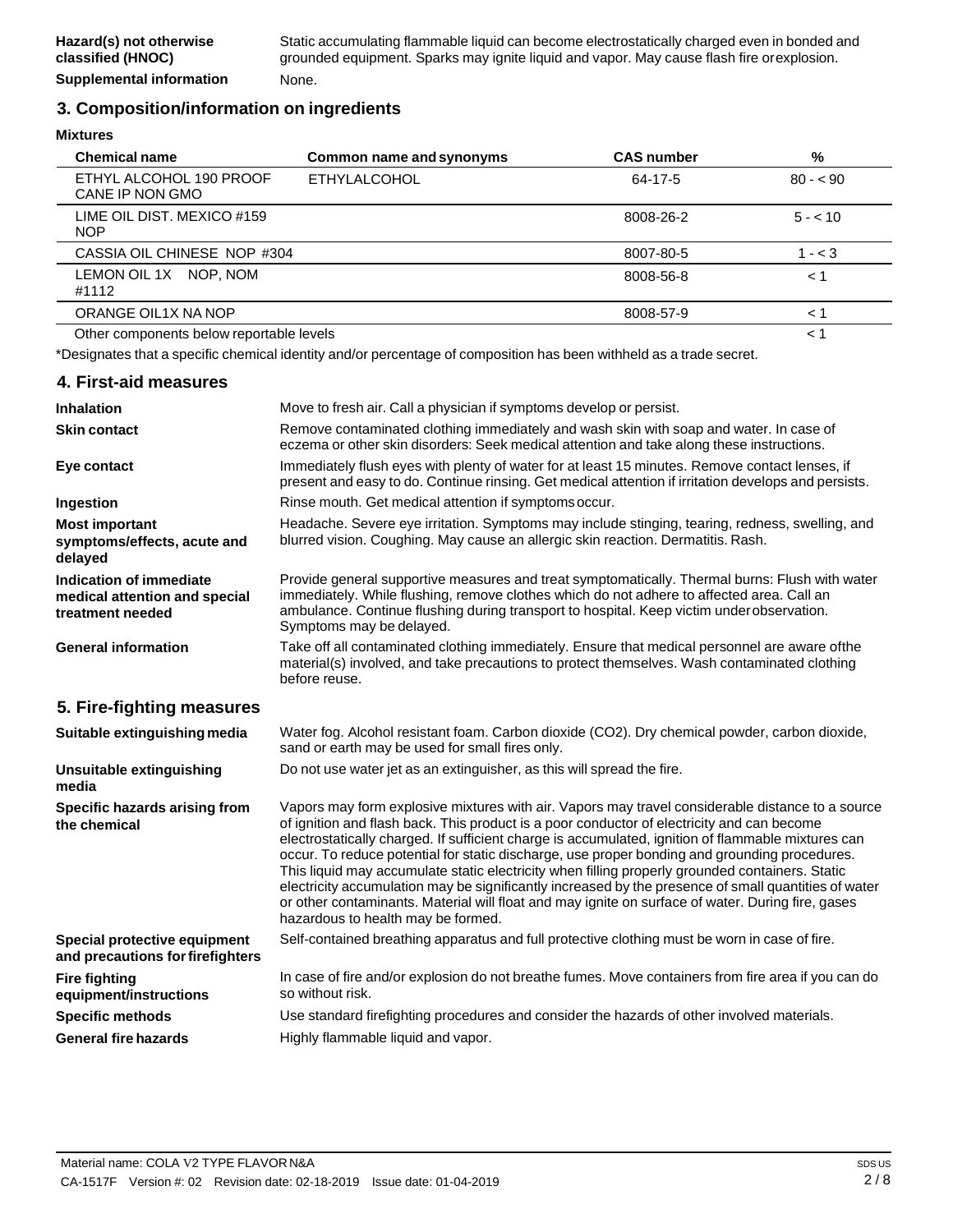### **6. Accidental release measures**

| Personal precautions,<br>protective equipment and<br>emergency procedures | Keep unnecessary personnel away. Keep people away from and upwind of spill/leak. Eliminate all<br>ignition sources (no smoking, flares, sparks, or flames in immediate area). Wear appropriate<br>protective equipment and clothing during clean-up. Avoid breathing mist/vapors. Do not touch<br>damaged containers or spilled material unless wearing appropriate protective clothing. Ventilate<br>closed spaces before entering them. Use appropriate containment to avoid environmental<br>contamination. Transfer by mechanical means such as vacuum truck to a salvage tank or other<br>suitable container for recovery or safe disposal. Local authorities should be advised if significant<br>spillages cannot be contained. For personal protection, see section 8 of the SDS.                                                                                                                                                                                                                                                                                                                                                        |
|---------------------------------------------------------------------------|-------------------------------------------------------------------------------------------------------------------------------------------------------------------------------------------------------------------------------------------------------------------------------------------------------------------------------------------------------------------------------------------------------------------------------------------------------------------------------------------------------------------------------------------------------------------------------------------------------------------------------------------------------------------------------------------------------------------------------------------------------------------------------------------------------------------------------------------------------------------------------------------------------------------------------------------------------------------------------------------------------------------------------------------------------------------------------------------------------------------------------------------------|
| <b>Methods and materials for</b><br>containment and cleaning up           | Eliminate all ignition sources (no smoking, flares, sparks, or flames in immediate area). Keep<br>combustibles (wood, paper, oil, etc.) away from spilled material. Take precautionary measures<br>against static discharge. Use only non-sparking tools. Prevent product from entering drains.                                                                                                                                                                                                                                                                                                                                                                                                                                                                                                                                                                                                                                                                                                                                                                                                                                                 |
|                                                                           | Large Spills: Stop the flow of material, if this is without risk. Dike the spilled material, where this is<br>possible. Use a non-combustible material like vermiculite, sand or earth to soak up the product<br>and place into a container for later disposal. Following product recovery, flush area with water.                                                                                                                                                                                                                                                                                                                                                                                                                                                                                                                                                                                                                                                                                                                                                                                                                              |
|                                                                           | Small Spills: Absorb with earth, sand or other non-combustible material and transfer to containers<br>for later disposal. Wipe up with absorbent material (e.g. cloth, fleece). Clean surface thoroughly to<br>remove residual contamination.                                                                                                                                                                                                                                                                                                                                                                                                                                                                                                                                                                                                                                                                                                                                                                                                                                                                                                   |
|                                                                           | Never return spills to original containers for re-use. For waste disposal, see section 13 of the SDS.                                                                                                                                                                                                                                                                                                                                                                                                                                                                                                                                                                                                                                                                                                                                                                                                                                                                                                                                                                                                                                           |
| <b>Environmental precautions</b>                                          | Avoid release to the environment. Inform appropriate managerial or supervisory personnel of all<br>environmental releases. Prevent further leakage or spillage if safe to do so. Avoid discharge into<br>drains, water courses or onto the ground. Use appropriate containment to avoid environmental<br>contamination.                                                                                                                                                                                                                                                                                                                                                                                                                                                                                                                                                                                                                                                                                                                                                                                                                         |
| 7. Handling and storage                                                   |                                                                                                                                                                                                                                                                                                                                                                                                                                                                                                                                                                                                                                                                                                                                                                                                                                                                                                                                                                                                                                                                                                                                                 |
| <b>Precautions for safe handling</b>                                      | Do not handle, store or open near an open flame, sources of heat or sources of ignition. Protect<br>material from direct sunlight. When using do not smoke. Explosion-proof general and local exhaust<br>ventilation. Minimize fire risks from flammable and combustible materials (including combustible<br>dust and static accumulating liquids) or dangerous reactions with incompatible materials. Handling<br>operations that can promote accumulation of static charges include but are not limited to: mixing,<br>filtering, pumping at high flow rates, splash filling, creating mists or sprays, tank and container<br>filling, tank cleaning, sampling, gauging, switch loading, vacuum truck operations. Take<br>precautionary measures against static discharges. All equipment used when handling the product<br>must be grounded. Use non-sparking tools and explosion-proof equipment. Avoid breathing<br>mist/vapors. Avoid contact with eyes, skin, and clothing. Avoid prolonged exposure. Wear<br>appropriate personal protective equipment. Avoid release to the environment. Observe good<br>industrial hygiene practices. |
|                                                                           | For additional information on equipment bonding and grounding, refer to the Canadian Electrical<br>Code in Canada, (CSA C22.1), or the American Petroleum Institute (API) Recommended Practice<br>2003, "Protection Against Ignitions Arising out of Static, Lightning, and Stray Currents" or National<br>Fire Protection Association (NFPA) 77, "Recommended Practice on Static Electricity" or National<br>Fire Protection Association (NFPA) 70, "National Electrical Code".                                                                                                                                                                                                                                                                                                                                                                                                                                                                                                                                                                                                                                                                |
| Conditions for safe storage,<br>including any incompatibilities           | Keep away from heat, sparks and open flame. Prevent electrostatic charge build-up by using<br>common bonding and grounding techniques. Eliminate sources of ignition. Avoid spark promoters.<br>Ground/bond container and equipment. These alone may be insufficient to remove static<br>electricity. Store in a cool, dry place out of direct sunlight. Store in tightly closed container. Store in<br>a well-ventilated place. Keep in an area equipped with sprinklers. Store away from incompatible<br>materials (see Section 10 of the SDS).                                                                                                                                                                                                                                                                                                                                                                                                                                                                                                                                                                                               |
| 8. Exposure controls/personal protection                                  |                                                                                                                                                                                                                                                                                                                                                                                                                                                                                                                                                                                                                                                                                                                                                                                                                                                                                                                                                                                                                                                                                                                                                 |
| <b>Occupational exposure limits</b>                                       | The following constituents are the only constituents of the product which have a PEL, TLV or other recommended exposure limit.<br>At this time, the other constituents have no known exposure limits.                                                                                                                                                                                                                                                                                                                                                                                                                                                                                                                                                                                                                                                                                                                                                                                                                                                                                                                                           |
|                                                                           |                                                                                                                                                                                                                                                                                                                                                                                                                                                                                                                                                                                                                                                                                                                                                                                                                                                                                                                                                                                                                                                                                                                                                 |

| <b>Components</b>                                           | Type       | Value      |  |
|-------------------------------------------------------------|------------|------------|--|
| ETHYL ALCOHOL 190<br>PROOF CANE IP NON<br>GMO (CAS 64-17-5) | <b>PEL</b> | 1900 mg/m3 |  |
|                                                             |            | $1000$ ppm |  |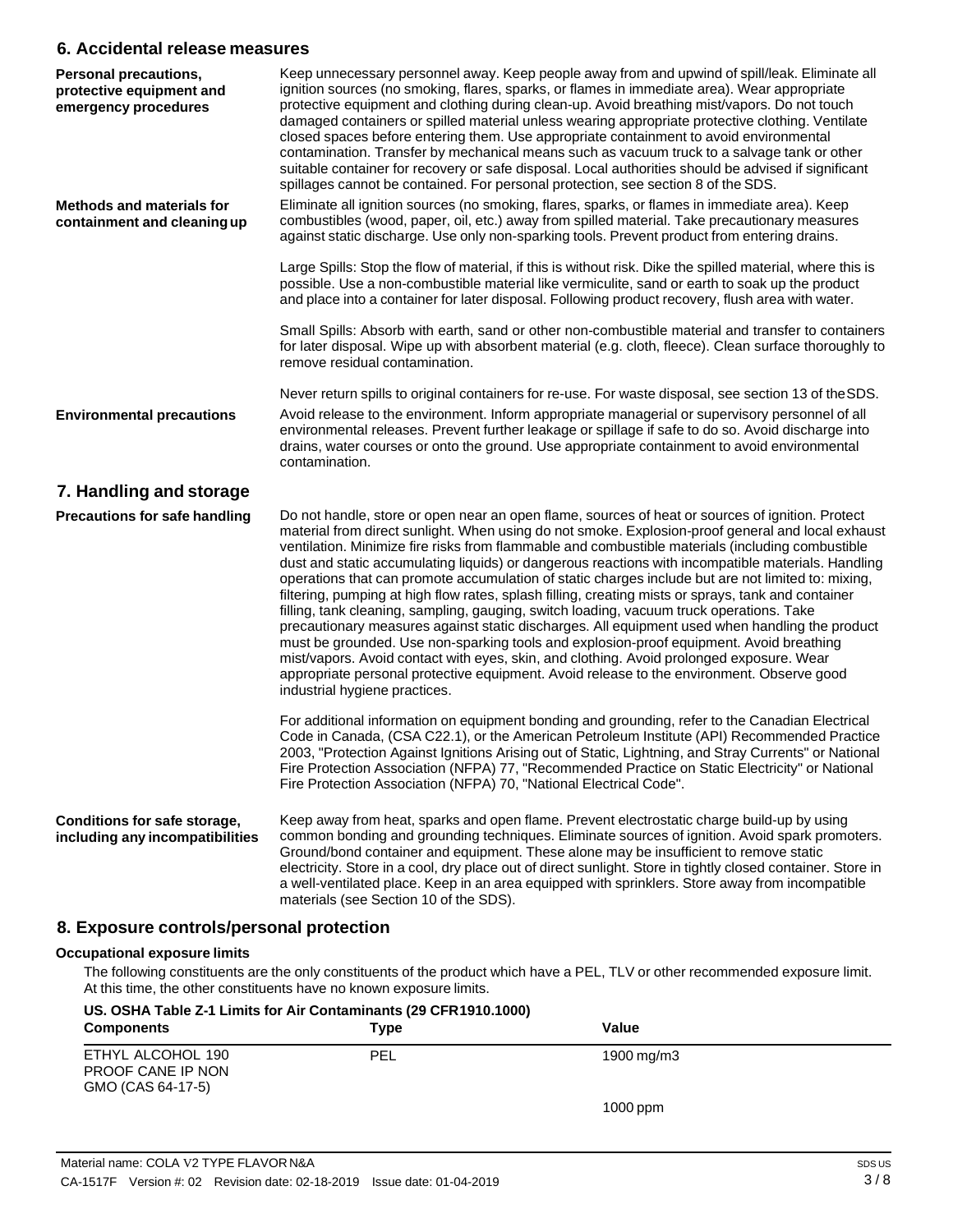| <b>US. ACGIH Threshold Limit Values Components</b>          |                                                                       |                                                                                                                                                                                                                                                                                                                                                                                                         |
|-------------------------------------------------------------|-----------------------------------------------------------------------|---------------------------------------------------------------------------------------------------------------------------------------------------------------------------------------------------------------------------------------------------------------------------------------------------------------------------------------------------------------------------------------------------------|
|                                                             | <b>Type</b>                                                           | <b>Value</b>                                                                                                                                                                                                                                                                                                                                                                                            |
| ETHYL ALCOHOL 190<br>PROOF CANE IP NON<br>GMO (CAS 64-17-5) | <b>STEL</b>                                                           | 1000 ppm                                                                                                                                                                                                                                                                                                                                                                                                |
| US. NIOSH: Pocket Guide to Chemical Hazards                 |                                                                       |                                                                                                                                                                                                                                                                                                                                                                                                         |
| <b>Components</b>                                           | <b>Type</b>                                                           | Value                                                                                                                                                                                                                                                                                                                                                                                                   |
| ETHYL ALCOHOL 190<br>PROOF CANE IP NON<br>GMO (CAS 64-17-5) | <b>TWA</b>                                                            | 1900 mg/m3                                                                                                                                                                                                                                                                                                                                                                                              |
|                                                             |                                                                       | 1000 ppm                                                                                                                                                                                                                                                                                                                                                                                                |
| <b>Biological limit values</b>                              | No biological exposure limits noted for the ingredient(s).            |                                                                                                                                                                                                                                                                                                                                                                                                         |
| Appropriate engineering<br>controls                         | acceptable level. Provide eyewash station and safety shower.          | Explosion-proof general and local exhaust ventilation. Good general ventilation should be used.<br>Ventilation rates should be matched to conditions. If applicable, use process enclosures, local<br>exhaust ventilation, or other engineering controls to maintain airborne levels below recommended<br>exposure limits. If exposure limits have not been established, maintain airborne levels to an |
|                                                             | Individual protection measures, such as personal protective equipment |                                                                                                                                                                                                                                                                                                                                                                                                         |
| <b>Eye/face protection</b>                                  |                                                                       | Face shield is recommended. Wear safety glasses with side shields (or goggles).                                                                                                                                                                                                                                                                                                                         |
| <b>Skin protection</b>                                      |                                                                       |                                                                                                                                                                                                                                                                                                                                                                                                         |
| <b>Hand protection</b>                                      | Wear appropriate chemical resistant gloves.                           |                                                                                                                                                                                                                                                                                                                                                                                                         |
| <b>Other</b>                                                |                                                                       | Wear appropriate chemical resistant clothing. Use of an impervious apron is recommended.                                                                                                                                                                                                                                                                                                                |
| <b>Respiratory protection</b>                               | been established), an approved respirator must be worn.               | If engineering controls do not maintain airborne concentrations below recommended exposure<br>limits (where applicable) or to an acceptable level (in countries where exposure limits have not                                                                                                                                                                                                          |
| <b>Thermal hazards</b>                                      | Wear appropriate thermal protective clothing, whennecessary.          |                                                                                                                                                                                                                                                                                                                                                                                                         |
| <b>General hygiene</b><br>considerations                    | be allowed out of the workplace.                                      | When using do not smoke. Always observe good personal hygiene measures, such as washing<br>after handling the material and before eating, drinking, and/or smoking. Routinely wash work<br>clothing and protective equipment to remove contaminants. Contaminated work clothing should not                                                                                                              |

## **9. Physical and chemical properties**

| Appearance                                   |                                  |
|----------------------------------------------|----------------------------------|
| <b>Physical state</b>                        | Liquid.                          |
| Form                                         | Liquid.                          |
| Color                                        | Not available.                   |
| Odor                                         | Not available.                   |
| Odor threshold                               | Not available.                   |
| рH                                           | Not available.                   |
| Melting point/freezing point                 | -173.38 °F (-114.1 °C) estimated |
| Initial boiling point and boiling<br>range   | 173.3 °F (78.5 °C) estimated     |
| <b>Flash point</b>                           | 62.0 °F (16.7 °C) Closed Cup     |
| <b>Evaporation rate</b>                      | Not available.                   |
| Flammability (solid, gas)                    | Not applicable.                  |
| Upper/lower flammability or explosive limits |                                  |
| <b>Flammability limit - lower</b><br>(%)     | Not available.                   |
| <b>Flammability limit - upper</b><br>$(\%)$  | Not available.                   |
| <b>Explosive limit - lower (%)</b>           | Not available.                   |
| Explosive limit - upper (%)                  | Not available.                   |
| Vapor pressure                               | 79.06 hPa estimated              |
| Vapor density                                | Not available.                   |
|                                              |                                  |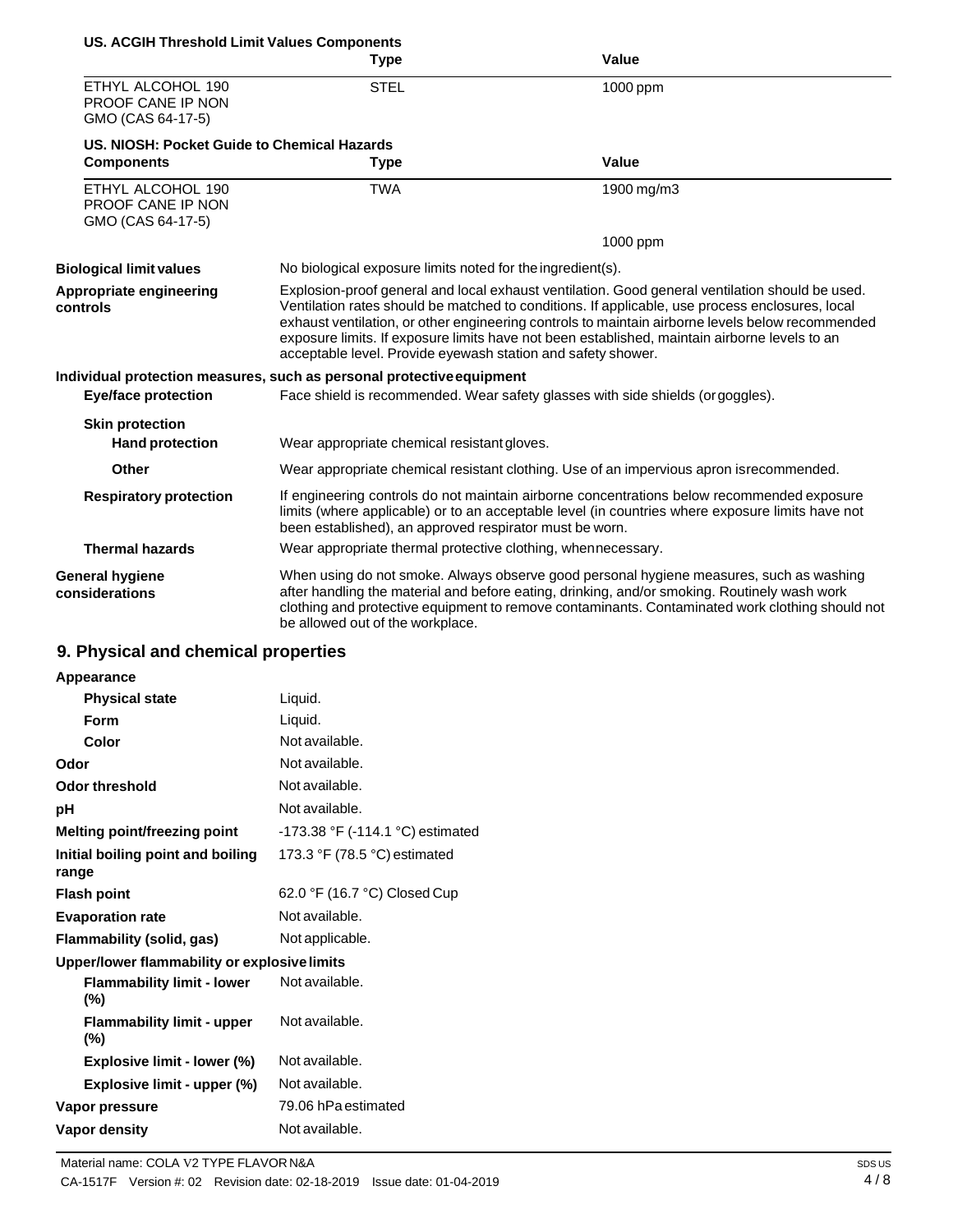| <b>Relative density</b>                           | Not available.               |
|---------------------------------------------------|------------------------------|
| Solubility(ies)                                   |                              |
| <b>Solubility (water)</b>                         | Not available.               |
| <b>Partition coefficient</b><br>(n-octanol/water) | Not available.               |
| <b>Auto-ignition temperature</b>                  | 685 °F (362.78 °C) estimated |
| Decomposition temperature                         | Not available.               |
| <b>Viscosity</b>                                  | Not available.               |
| Other information                                 |                              |
| <b>Explosive properties</b>                       | Not explosive.               |
| <b>Flammability class</b>                         | Flammable IB estimated       |
| <b>Oxidizing properties</b>                       | Not oxidizing.               |
| <b>Refractive index</b>                           | $1.36 - 1.39$                |
| <b>Specific gravity</b>                           | $0.8 - 0.83$                 |
| 10. Stability and reactivity                      |                              |
|                                                   |                              |

| <b>Reactivity</b>                            | The product is stable and non-reactive under normal conditions of use, storage and transport.                                                                            |
|----------------------------------------------|--------------------------------------------------------------------------------------------------------------------------------------------------------------------------|
| <b>Chemical stability</b>                    | Material is stable under normal conditions.                                                                                                                              |
| <b>Possibility of hazardous</b><br>reactions | Hazardous polymerization does notoccur.                                                                                                                                  |
| <b>Conditions to avoid</b>                   | Keep away from heat, hot surfaces, sparks, open flames and other ignition sources. Avoid<br>temperatures exceeding the flash point. Contact with incompatible materials. |
| Incompatible materials                       | Strong oxidizing agents.                                                                                                                                                 |
| <b>Hazardous decomposition</b><br>products   | No hazardous decomposition products areknown.                                                                                                                            |

### **11. Toxicological information**

### **Information on likely routes of exposure**

| <b>Inhalation</b>                                                                  | Prolonged inhalation may be harmful.                                                                                                                                                |
|------------------------------------------------------------------------------------|-------------------------------------------------------------------------------------------------------------------------------------------------------------------------------------|
| <b>Skin contact</b>                                                                | May cause an allergic skin reaction.                                                                                                                                                |
| Eye contact                                                                        | Causes serious eye irritation.                                                                                                                                                      |
| Ingestion                                                                          | Expected to be a low ingestion hazard.                                                                                                                                              |
| Symptoms related to the<br>physical, chemical and<br>toxicological characteristics | Headache. Severe eye irritation. Symptoms may include stinging, tearing, redness, swelling, and<br>blurred vision. Coughing. May cause an allergic skin reaction. Dermatitis. Rash. |

### **Information on toxicological effects**

### Material name: COLA V2 TYPE FLAVORN&A SDS US **Acute toxicity Components Species** CASSIA OIL CHINESE NOP #304 (CAS8007-80-5) **Acute Oral Test Results** LD50 Rat Rat 2800 mg/kg **Skincorrosion/irritation Serious eye damage/eye irritation Respiratory or skinsensitization** Prolonged skin contact may cause temporary irritation. Causes serious eye irritation. **Respiratory sensitization** Not a respiratory sensitizer. **Skin sensitization Germ cell mutagenicity** May cause an allergic skin reaction. No data available to indicate product or any components present at greater than 0.1% are mutagenic or genotoxic. **Carcinogenicity** Not classifiable as to carcinogenicity to humans. **IARC Monographs. Overall Evaluation of Carcinogenicity** Not listed.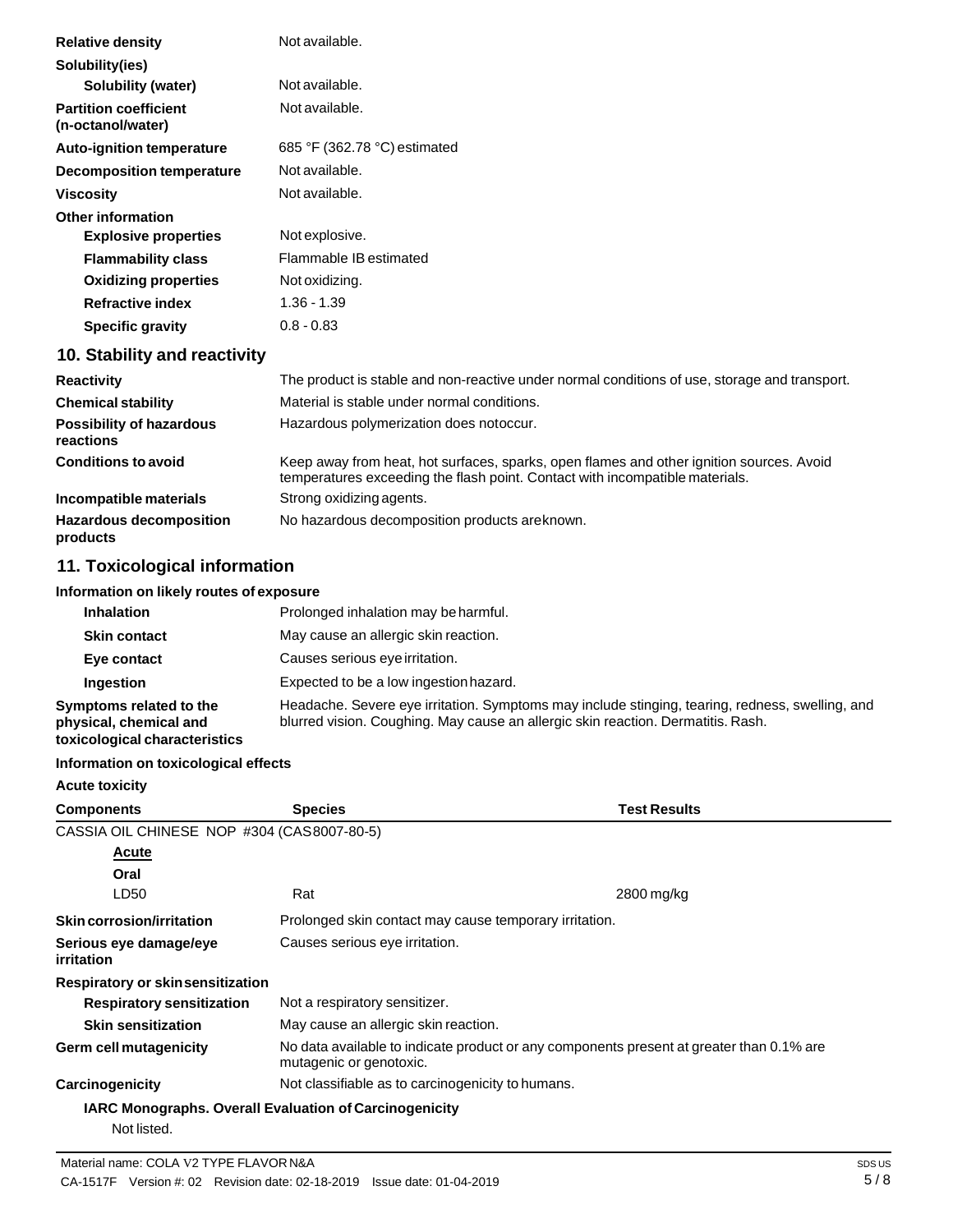| Not regulated.<br>Not listed.                                                                | OSHA Specifically Regulated Substances (29 CFR 1910.1001-1052)<br>US. National Toxicology Program (NTP) Report on Carcinogens |
|----------------------------------------------------------------------------------------------|-------------------------------------------------------------------------------------------------------------------------------|
| <b>Reproductive toxicity</b>                                                                 | Possible reproductive hazard.                                                                                                 |
| Specific target organ toxicity -<br>single exposure                                          | Not classified.                                                                                                               |
| Specific target organ toxicity -<br>repeated exposure                                        | Not classified.                                                                                                               |
| <b>Aspiration hazard</b>                                                                     | Not an aspiration hazard.                                                                                                     |
| <b>Chronic effects</b>                                                                       | Prolonged inhalation may be harmful.                                                                                          |
| 12. Ecological information                                                                   |                                                                                                                               |
| <b>Ecotoxicity</b>                                                                           | Harmful to aquatic life with long lasting effects.                                                                            |
| Persistence and degradability                                                                | No data is available on the degradability of any ingredients in the mixture.                                                  |
| <b>Bioaccumulative potential</b>                                                             |                                                                                                                               |
| Partition coefficient n-octanol / water (log Kow)<br>ETHYL ALCOHOL 190 PROOF CANE IP NON GMO | $-0.31$                                                                                                                       |

**Mobility in soil** No data available.

**Other adverse effects** No other adverse environmental effects (e.g. ozone depletion, photochemical ozone creation potential, endocrine disruption, global warming potential) are expected from this component.

### **13. Disposal considerations**

| <b>Disposal instructions</b>             | Collect and reclaim or dispose in sealed containers at licensed waste disposal site. Incinerate the<br>material under controlled conditions in an approved incinerator. Do not incinerate sealed<br>containers. Do not allow this material to drain into sewers/water supplies. Do not contaminate<br>ponds, waterways or ditches with chemical or used container. If discarded, this product is<br>considered a RCRA ignitable waste, D001. Dispose of contents/container in accordance with<br>local/regional/national/international regulations. |
|------------------------------------------|-----------------------------------------------------------------------------------------------------------------------------------------------------------------------------------------------------------------------------------------------------------------------------------------------------------------------------------------------------------------------------------------------------------------------------------------------------------------------------------------------------------------------------------------------------|
| Local disposal regulations               | Dispose in accordance with all applicable regulations.                                                                                                                                                                                                                                                                                                                                                                                                                                                                                              |
| Hazardous waste code                     | D001: Waste Flammable material with a flash point <140 F<br>The waste code should be assigned in discussion between the user, the producer and the waste<br>disposal company.                                                                                                                                                                                                                                                                                                                                                                       |
| Waste from residues / unused<br>products | Dispose of in accordance with local regulations. Empty containers or liners may retain some<br>product residues. This material and its container must be disposed of in a safe manner (see:<br>Disposal instructions).                                                                                                                                                                                                                                                                                                                              |
| Contaminated packaging                   | Since emptied containers may retain product residue, follow label warnings even after container is<br>emptied. Empty containers should be taken to an approved waste handling site for recycling or<br>disposal.                                                                                                                                                                                                                                                                                                                                    |

## **14. Transport information**

| DOT                         |                                                                                                      |
|-----------------------------|------------------------------------------------------------------------------------------------------|
| UN number                   | UN1197                                                                                               |
| UN proper shipping name     | Extracts, flavoring, liquid                                                                          |
| Transport hazard class(es)  |                                                                                                      |
| <b>Class</b>                | 3                                                                                                    |
| <b>Subsidiary risk</b>      |                                                                                                      |
| Label(s)                    | 3                                                                                                    |
| Packing group               | Ш                                                                                                    |
|                             | Special precautions for user Read safety instructions, SDS and emergency procedures before handling. |
| <b>Special provisions</b>   | 149, IB2, T4, TP1, TP8                                                                               |
| <b>Packaging exceptions</b> | 150                                                                                                  |
| Packaging non bulk          | 202                                                                                                  |
| Packaging bulk              | 242                                                                                                  |
| <b>IATA</b>                 |                                                                                                      |
| <b>UN number</b>            | UN1197                                                                                               |
| UN proper shipping name     | Extracts, flavouring, liquid                                                                         |
| Transport hazard class(es)  |                                                                                                      |
| <b>Class</b>                | 3                                                                                                    |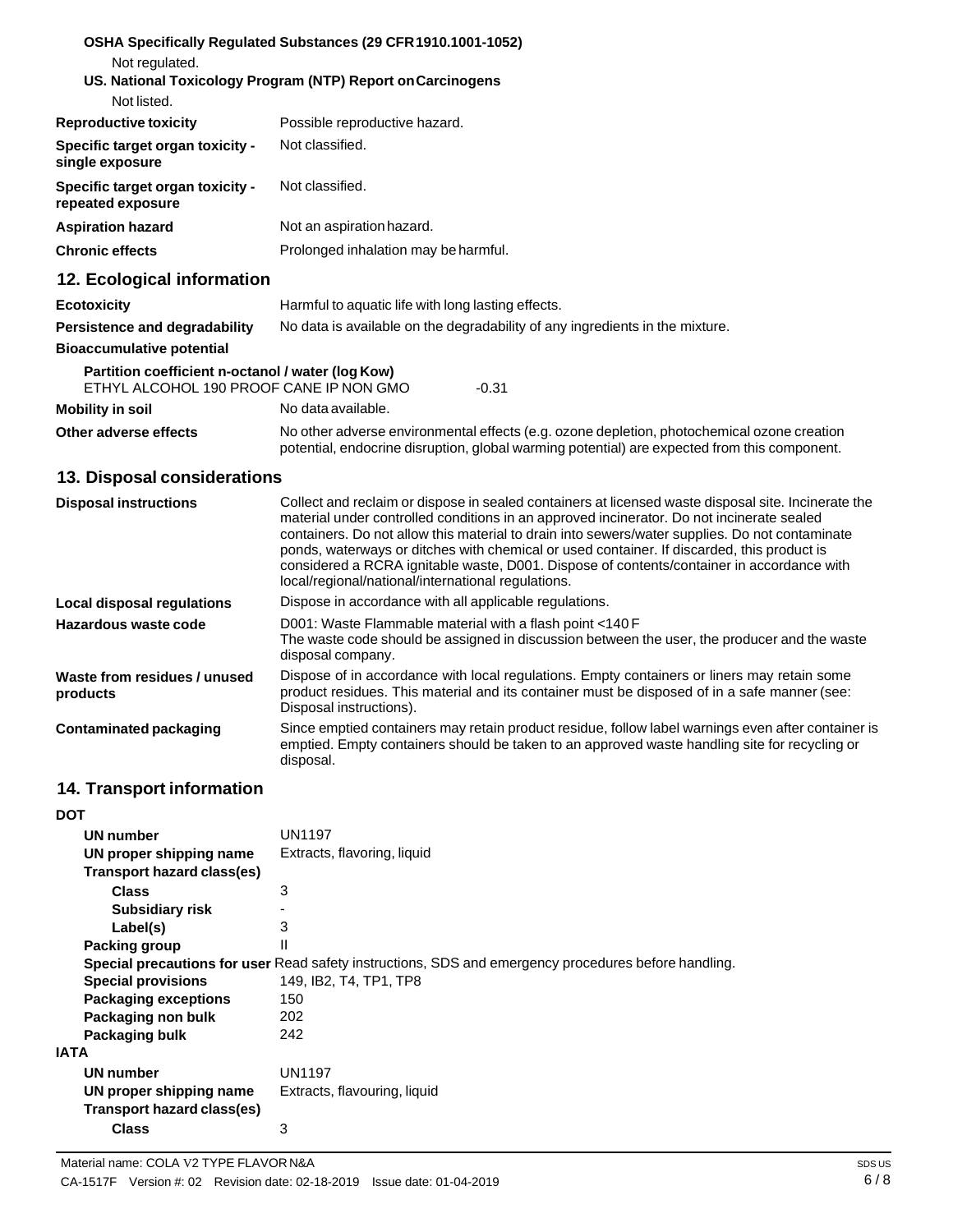| <b>Subsidiary risk</b>                                                                |                                                                                                             |
|---------------------------------------------------------------------------------------|-------------------------------------------------------------------------------------------------------------|
| Packing group                                                                         | Ш                                                                                                           |
| <b>Environmental hazards</b>                                                          | No.                                                                                                         |
| <b>ERG Code</b>                                                                       | 3L                                                                                                          |
|                                                                                       | Special precautions for user Read safety instructions, SDS and emergency procedures before handling.        |
| <b>Other information</b>                                                              |                                                                                                             |
| Passenger and cargo<br>aircraft                                                       | Allowed with restrictions.                                                                                  |
| Cargo aircraft only                                                                   | Allowed with restrictions.                                                                                  |
| <b>IMDG</b>                                                                           |                                                                                                             |
| <b>UN number</b>                                                                      | <b>UN1197</b>                                                                                               |
| UN proper shipping name                                                               | EXTRACTS, FLAVOURING, LIQUID                                                                                |
| Transport hazard class(es)                                                            |                                                                                                             |
| <b>Class</b>                                                                          | 3                                                                                                           |
| <b>Subsidiary risk</b>                                                                |                                                                                                             |
| Packing group                                                                         | Ш                                                                                                           |
| <b>Environmental hazards</b>                                                          |                                                                                                             |
| <b>Marine pollutant</b>                                                               | No.                                                                                                         |
| <b>EmS</b>                                                                            | $F-E$ , S-D                                                                                                 |
|                                                                                       | <b>Special precautions for user</b> Read safety instructions, SDS and emergency procedures before handling. |
| Transport in bulk according to<br>Annex II of MARPOL 73/78 and<br>the <b>IBC</b> Code | Not established.                                                                                            |

**DOT**



## **15. Regulatory information**

This product is a "Hazardous Chemical" as defined by the OSHA Hazard Communication Standard, 29 CFR 1910.1200.

# **Toxic Substances Control Act (TSCA)**

**TSCA Section 12(b) Export Notification (40 CFR 707, Subpt.D)**

Not regulated.

## **CERCLA Hazardous Substance List (40 CFR302.4)**

Not listed.

**US** federal regulations

## **SARA 304 Emergency release notification**

Not regulated.

# **OSHA Specifically Regulated Substances (29 CFR1910.1001-1052)**

Not regulated.